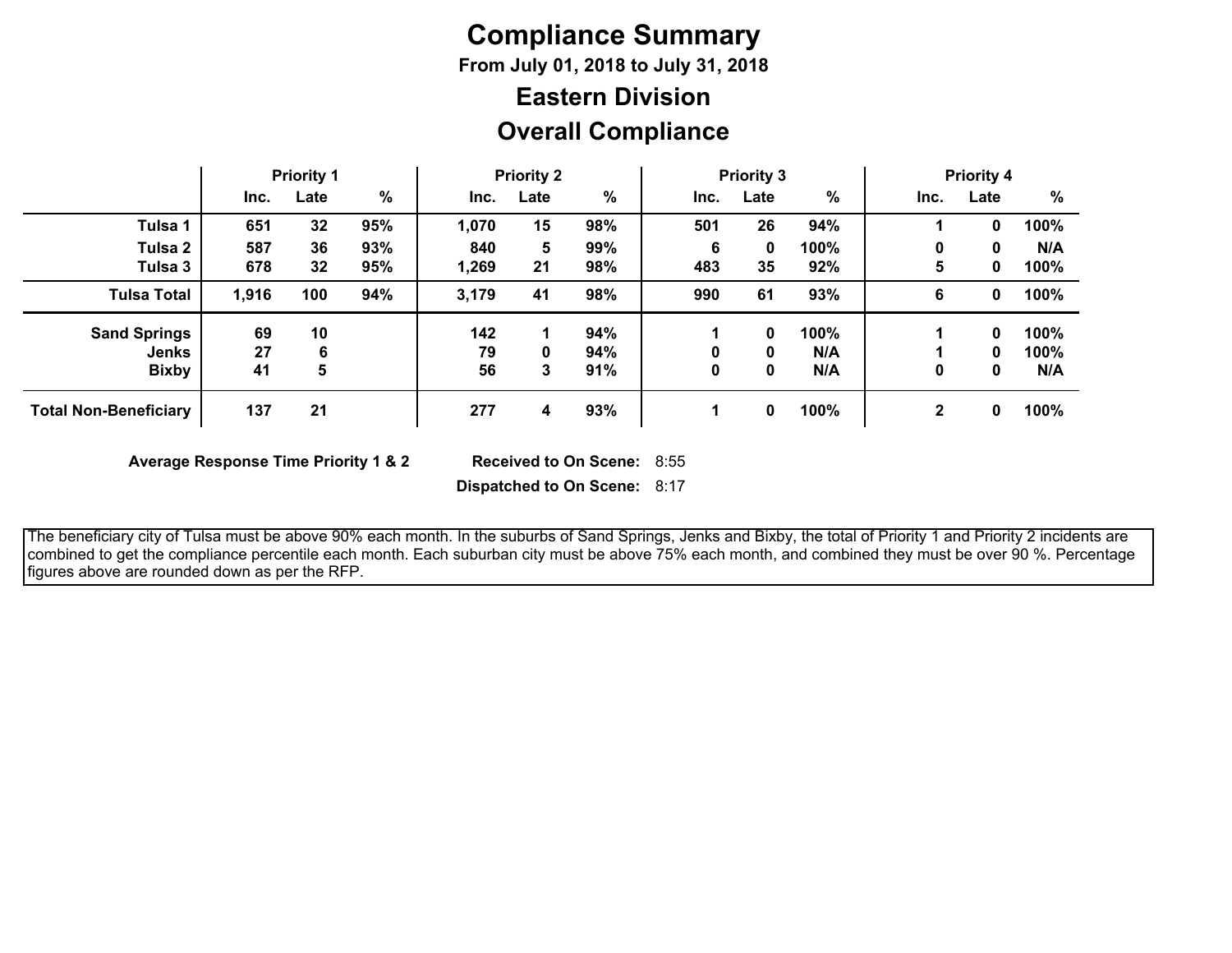# **Compliance Summary**

**From July 01, 2018 to July 31, 2018**

### **Overall Compliance Western Division**

|                               | <b>Priority 1</b> |           | <b>Priority 2</b> |       |      | <b>Priority 3</b> |             |              |      | <b>Priority 4</b> |              |      |
|-------------------------------|-------------------|-----------|-------------------|-------|------|-------------------|-------------|--------------|------|-------------------|--------------|------|
|                               |                   | Inc. Late | %                 | Inc.  | Late | %                 | Inc.        | Late         | $\%$ | Inc.              | Late         | %    |
| <b>Oklahoma City 1</b>        | 984               | 79        | 91%               | 1,728 | 14   | 99%               | 447         | 18           | 95%  | 11                | $\mathbf 0$  | 100% |
| <b>Oklahoma City 2</b>        | 1,022             | 104       | 89%               | 1,630 | 34   | 97%               | 258         | 10           | 96%  | $\mathbf{2}$      | 0            | 100% |
| <b>Edmond</b>                 | 177               | 26        | 85%               | 275   | 9    | 96%               | 48          | 8            | 83%  | 0                 | 0            | N/A  |
| <b>Total OKC &amp; Edmond</b> | 2,183             | 209       | 90%               | 3,633 | 57   | 98%               | 753         | 36           | 95%  | 13                | $\mathbf 0$  | 100% |
| <b>Mustang</b>                | 41                | 11        |                   | 59    | 3    | 86%               | 18          | 0            | 100% | 0                 | $\mathbf{0}$ | N/A  |
| <b>The Village</b>            | 28                | 6         |                   | 50    | 0    | 92%               | 0           | 0            | N/A  | 0                 | 0            | N/A  |
| <b>Nichols Hills</b>          | $3\phantom{a}$    | 1         |                   | 9     | 0    | 91%               | $\mathbf 0$ | $\mathbf{0}$ | N/A  | 0                 | $\mathbf{0}$ | N/A  |
| <b>Total Non-Beneficiary</b>  | 72                | 18        |                   | 118   | 3    | 88%               | 18          | $\mathbf{0}$ | 100% | 0                 | $\mathbf{0}$ | N/A  |
| Piedmont                      | 2                 |           |                   | 3     |      |                   | $\bf{0}$    |              |      | $\boldsymbol{0}$  |              |      |

**Average Response Time Priority 1 & 2** 

**Dispatched to On Scene:** 9:16 Received to On Scene: 9:43

 The beneficiary city of Oklahoma City must be above 90% each month. In the suburbs of Warr Acres, Bethany, Mustang, The Village, and Nichols Hills, the total of Priority 1 and Priority 2 incidents are combined to get the compliance percentile each month. Each suburban city must be above 75% each month, and combined they must be over 90 %. Percentage figures above are rounded down as per the RFP.